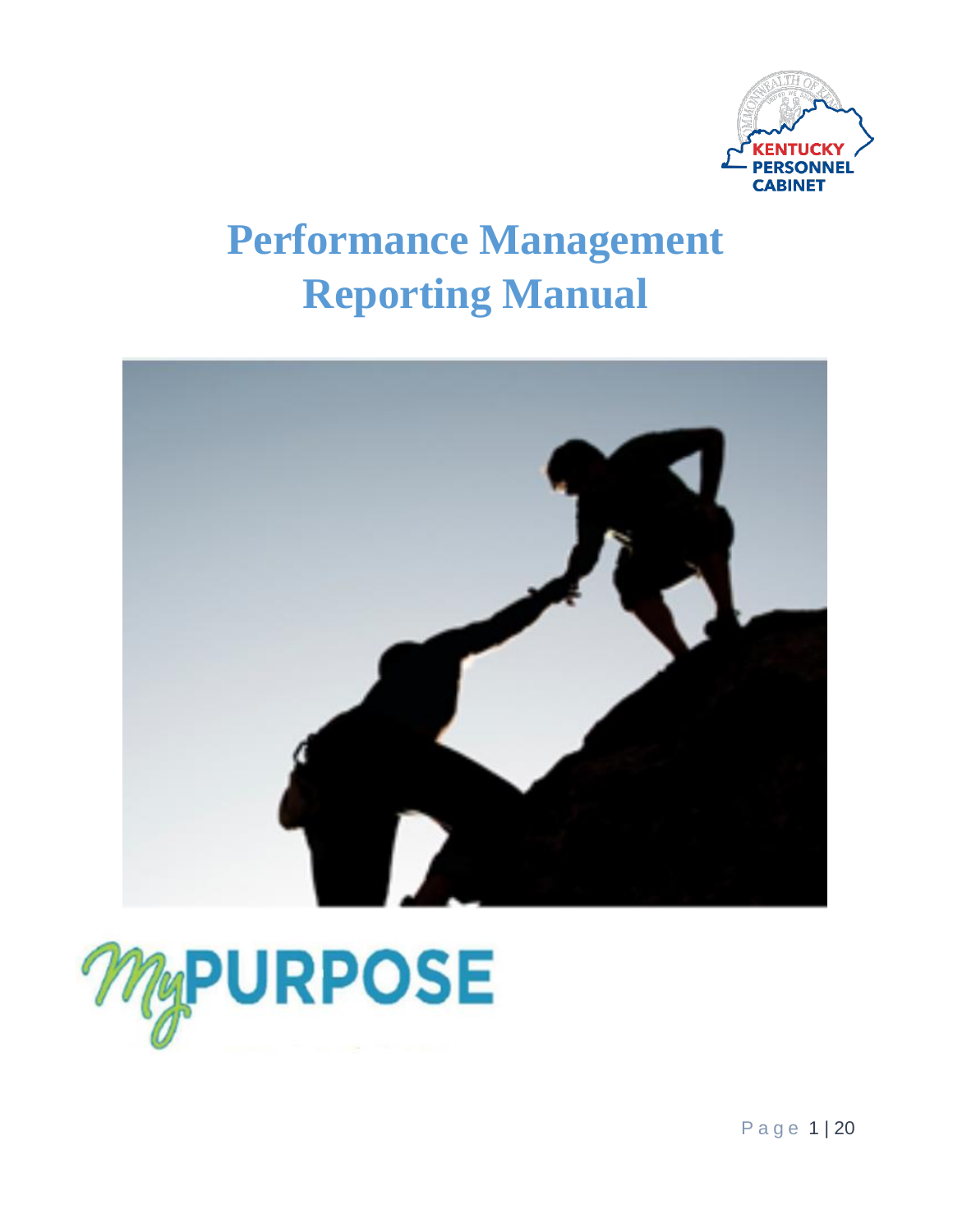## **Table of Contents**

## **Standard Reports**

# **Custom Reports**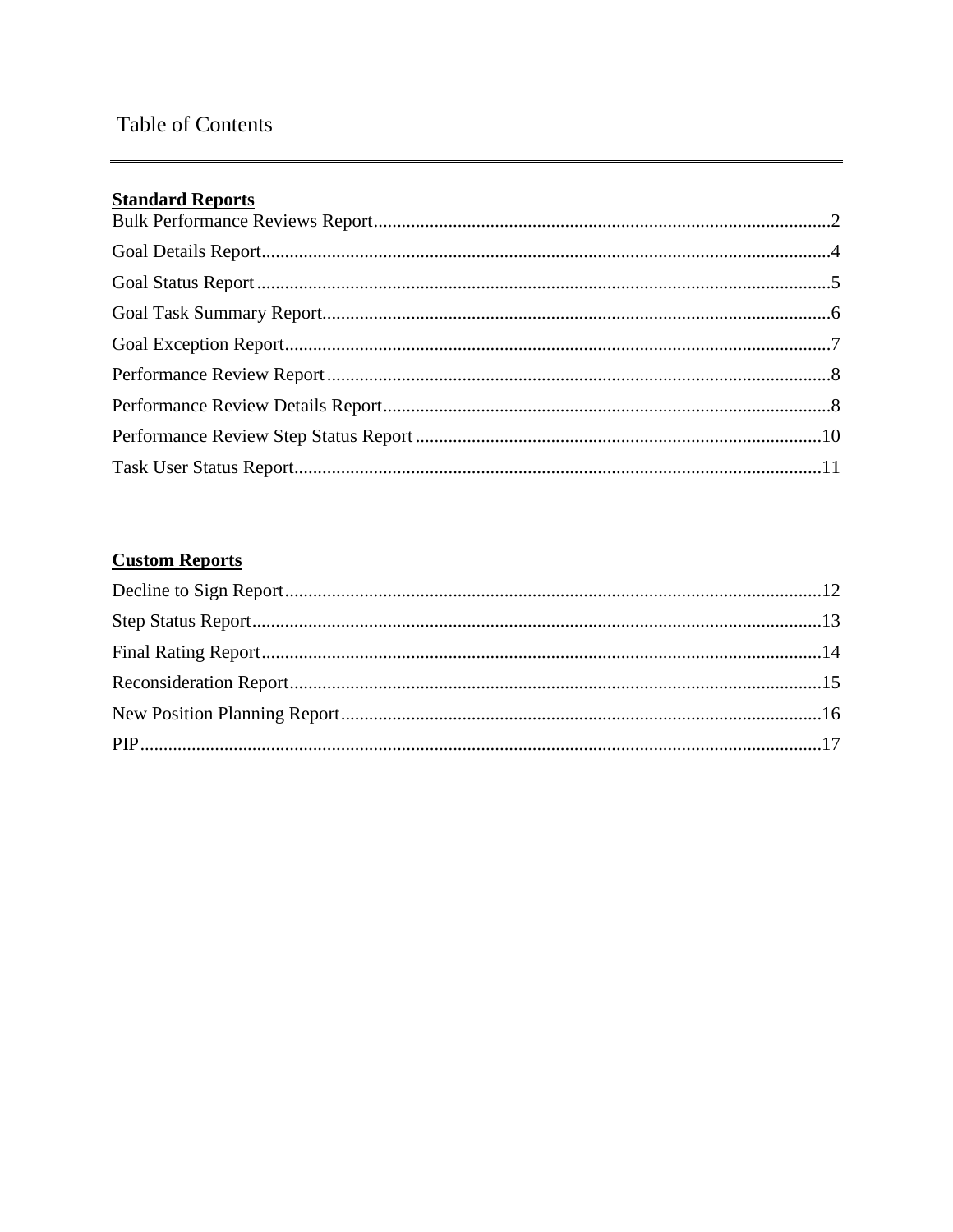## **Standard Reports**

#### <span id="page-2-0"></span>**Bulk Performance Reviews Report**

The Bulk Performance Reviews Report enables you to download all performance reviews based on date range and/or a performance review task. Report results will export to a zip file, which will contain a separate PDF for each employee/review. A maximum of 500 performance review PDFs can be generated at one time.

This report may be used for auditing information, such as goal percentages and interim review comments.

To access the Bulk Performance Reviews Report, go to:

#### REPORTS > STANDARD REPORTS > PERFORMANCE > BULK PERFORMANCE REVIEWS.

| <b>FILTER</b>        | <b>DESCRIPTION</b>                                                                                                                                                                                                                                                                                                                                                                                                                                                   |
|----------------------|----------------------------------------------------------------------------------------------------------------------------------------------------------------------------------------------------------------------------------------------------------------------------------------------------------------------------------------------------------------------------------------------------------------------------------------------------------------------|
| Review               | Date: The date will preset for the current performance year.                                                                                                                                                                                                                                                                                                                                                                                                         |
|                      | From: 1/1/2020<br>To: 12/31/2020<br><b>FREE</b><br><b>O</b> Date Criteria:<br>Select                                                                                                                                                                                                                                                                                                                                                                                 |
|                      | Select the date range from the Date Criteria drop-down or enter a custom date range using<br>the From and To fields.                                                                                                                                                                                                                                                                                                                                                 |
|                      | Task: Select this option to filter the report results by performance review task.                                                                                                                                                                                                                                                                                                                                                                                    |
|                      | Select Task<br>$\bullet$ Task:<br>ø                                                                                                                                                                                                                                                                                                                                                                                                                                  |
|                      | Select the icon $\bullet$ to choose a performance review task.                                                                                                                                                                                                                                                                                                                                                                                                       |
| <b>User Criteria</b> | Use the drop-down to select the user criteria.<br>Select Criteria<br>User Criteria:                                                                                                                                                                                                                                                                                                                                                                                  |
|                      | You may choose one or more individual employees as well as entire Organization.                                                                                                                                                                                                                                                                                                                                                                                      |
| Advanced             | The following options are available if the Date Criteria option is selected in the Review<br>Filters section:                                                                                                                                                                                                                                                                                                                                                        |
|                      | • Performance reviews for which the completion date is equal to or contained within<br>the date filters.<br>The date criteria filter is based employee's task completion date.<br>For example, if the employee's performance review task was completed on March 2,<br>2019, the employee is selected in the user criteria, and the date criterion is set to January<br>1, 2019 to June 1, 2019, then the employee's performance review is included in the<br>report. |
|                      | • Performance reviews for which the report date criteria overlaps the performance<br>review period.<br>The date criteria filter is based on the task performance review period. For example, if<br>the "2019 Performance Review" has a performance review task period from January 1,<br>2019 to December 31, 2019, and the date criterion is set to January 1, 2019 to June 1,<br>2019, then the "2019 Performance Review" task is included.                        |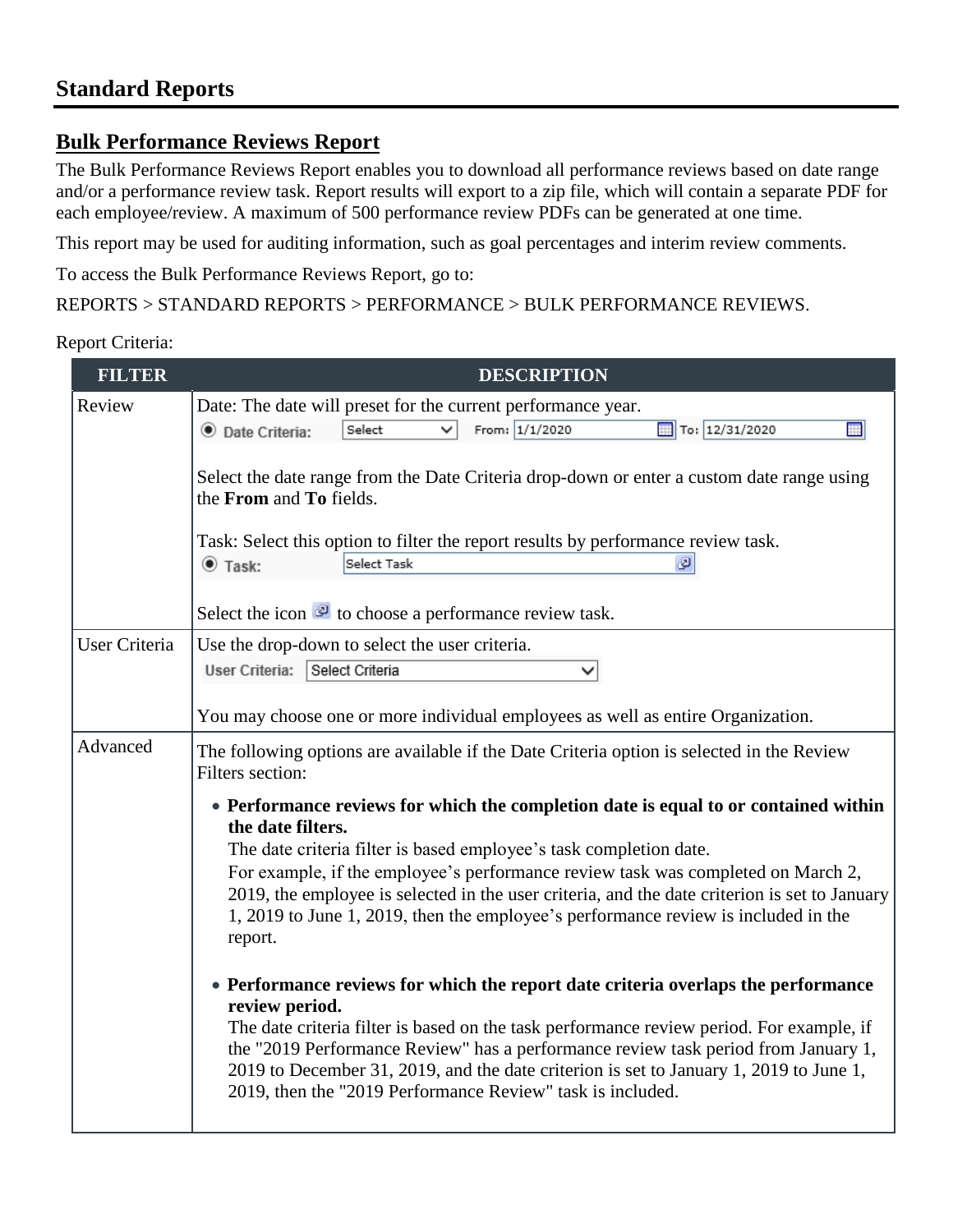| <b>FILTER</b> | <b>DESCRIPTION</b>                                                                                                                                                      |
|---------------|-------------------------------------------------------------------------------------------------------------------------------------------------------------------------|
|               | The following options are available if the Task option is selected in the Review Filters<br>section:                                                                    |
|               | • Only completed performance reviews.<br>Performance reviews that are in a Completed status are included in the report.                                                 |
|               | • All completed or in progress performance reviews.<br>Performance reviews in a Completed or In Progress status are included in the report.                             |
|               | Print Preferences: Choose Employee View or Manager View, however there is no difference<br>in these reports.                                                            |
| Process       | Enter a title for the report, up to 50 characters.                                                                                                                      |
| Report        | <b>Report Title:</b><br>(If no report title is entered, the title of the report will default to Bulk Performance Reviews)                                               |
|               | Report title defaults to "Bulk Performance Reviews" if no title is entered. The title is<br>displayed on the report and in the list of Processed Reports on this page.  |
|               | <b>Select Process Report</b>                                                                                                                                            |
|               | <b>Til Process Report</b>                                                                                                                                               |
|               | When administrators process this report, the system generates the report in the background,<br>while the administrator can move on to other areas of the system.        |
| Output        | When the report is finished processing, the administrator can then view the full report in its<br>entirety. The report output is stored in the Processed Reports table. |
|               | You can choose the following actions and options for each report in the Processed Report<br>table:                                                                      |
|               | • Click the Zip File icon $\blacksquare$ to download a .zip file.                                                                                                       |
|               | • Click the Refresh icon $\mathbb{C}$ to refresh the report results.<br>• Click the View Details icon $\bullet$ $\bullet$ to view the filter criteria for the report.   |
|               | • Click the Delete icon $\overline{m}$ to delete the report.                                                                                                            |
|               |                                                                                                                                                                         |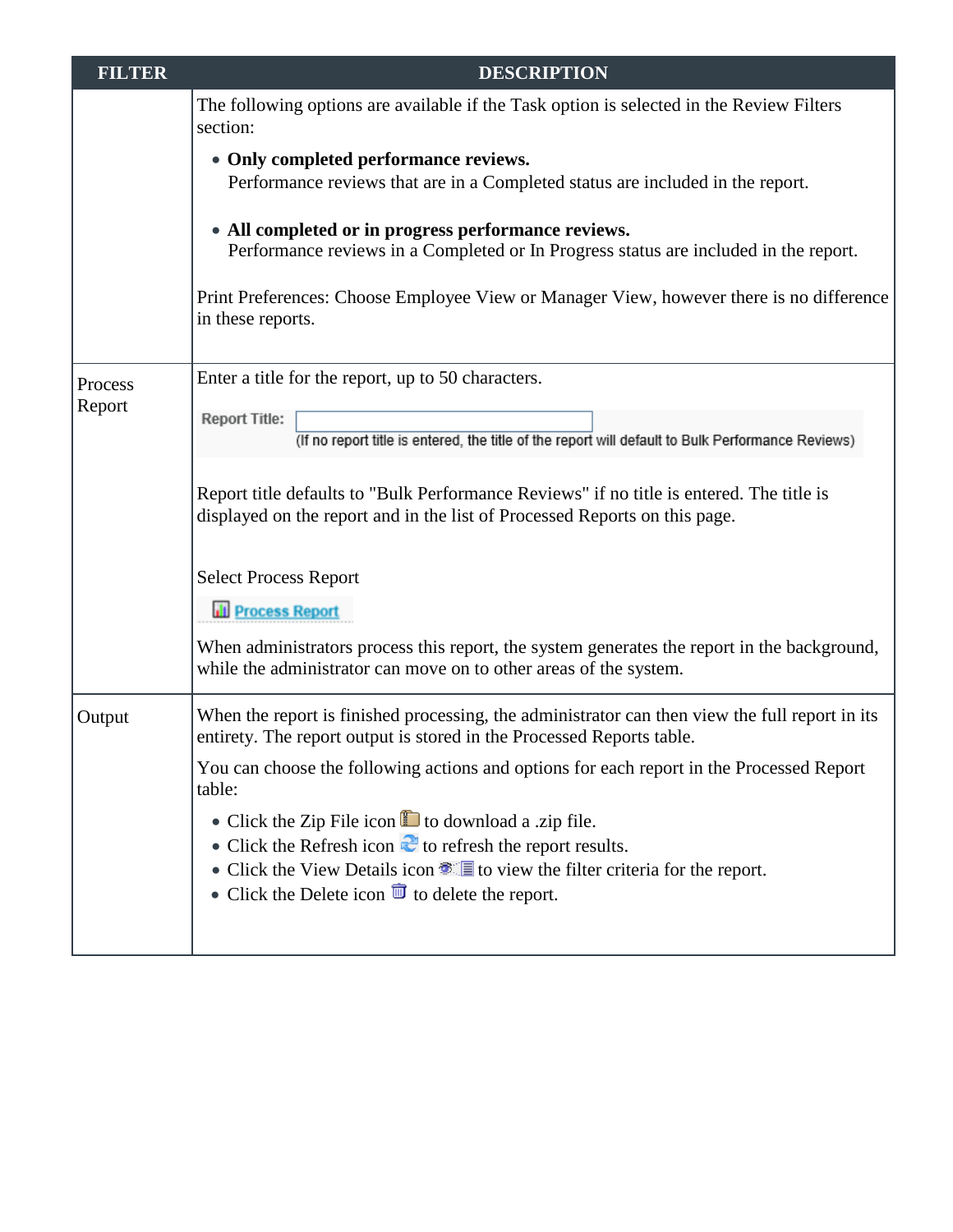## <span id="page-4-0"></span>**Goal Details Report**

The Goal Details Report displays goals assigned to an employee within a specific time period.

This report can be used to view all goals that have been created for an employee.

To access the Goal Details Report, go to REPORTS > STANDARD REPORTS > PERFORMANCE > GOAL DETAILS.

| <b>FILTER</b><br><b>NAME</b> | <b>DESCRIPTION</b>                                                                                                                                                                                                                                                                 |
|------------------------------|------------------------------------------------------------------------------------------------------------------------------------------------------------------------------------------------------------------------------------------------------------------------------------|
| Date                         | The date will preset for the current performance year.<br>From: 1/1/2020<br>$\vee$<br>Date Criteria: Select<br>To: 12/31/2020<br>$\mathbf{x}$<br>Select the date range from the Date Criteria drop-down or enter a custom date range using<br>the <b>From</b> an <b>To</b> fields. |
| User Criteria                | Use the drop-down to select the user criteria.<br>User Criteria: Select user<br>۰Ø<br>You may choose one or more individual employees as well as entire Organization.                                                                                                              |
| Advanced                     | Choose one of the following options.<br>Include cancelled goals in the report.<br>Include goal comments in the report. (This is the default setting.)<br>Display each goal on a separate page in the PDF version.<br>$\bullet$                                                     |
| Output                       | Choose one of the following<br>Printable Version X Export to Excel<br>$\perp$ Export to PDF                                                                                                                                                                                        |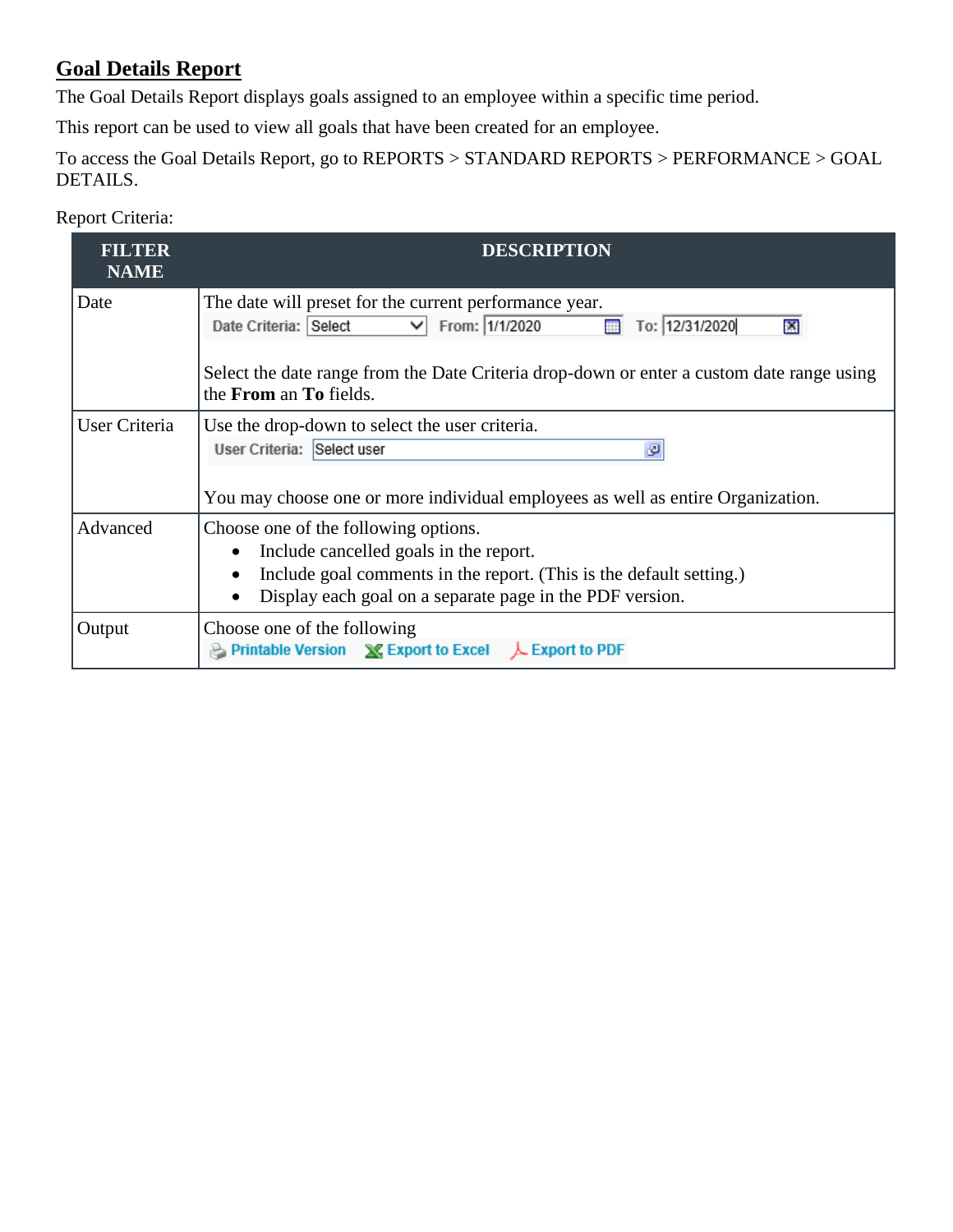## <span id="page-5-0"></span>**Goal Status Report**

The Goal Status Report summarizes the status of all goals for employees during a specific time period.

**Note:** *When reporting on an employee's goals, only submitted goals are displayed.*

To access the Goal Status Report, go to REPORTS > STANDARD REPORTS > PERFORMANCE > GOAL STATUS.

### **FILTER DESCRIPTION NAME** Date The date will preset for the current performance year.  $\overline{m}$  To: 12/31/2020 Date Criteria: Select  $\overline{\vee}$  From: 1/1/2020  $\overline{\mathbf{x}}$ Select the date range from the Date Criteria drop-down or enter a custom date range using the **From** an **To** fields. User Criteria Use the drop-down to select the user criteria. User Criteria: Select Criteria  $\overline{\mathsf{v}}$ You may choose one or more individual employees as well as entire Organization. Advanced **Coal Type:** All (This is the default setting.) Display OU: Select an Organizational Unit to display that information on the report. For example, if you select the Position OU, each user's position will display in the report. This is optional. View Select View Report. View Report Output Results will display a pie chart representing the number of goals in each status. Status can be determined by approved, completed, and denied. **Note:** *When reporting on an employee only submitted goals are displayed.*  Export options for each view, Printable Version and Export to Excel. X⇒ If there are more than 25 results, you can navigate between the pages using the navigation option on the right.

#### Report Criteria:

.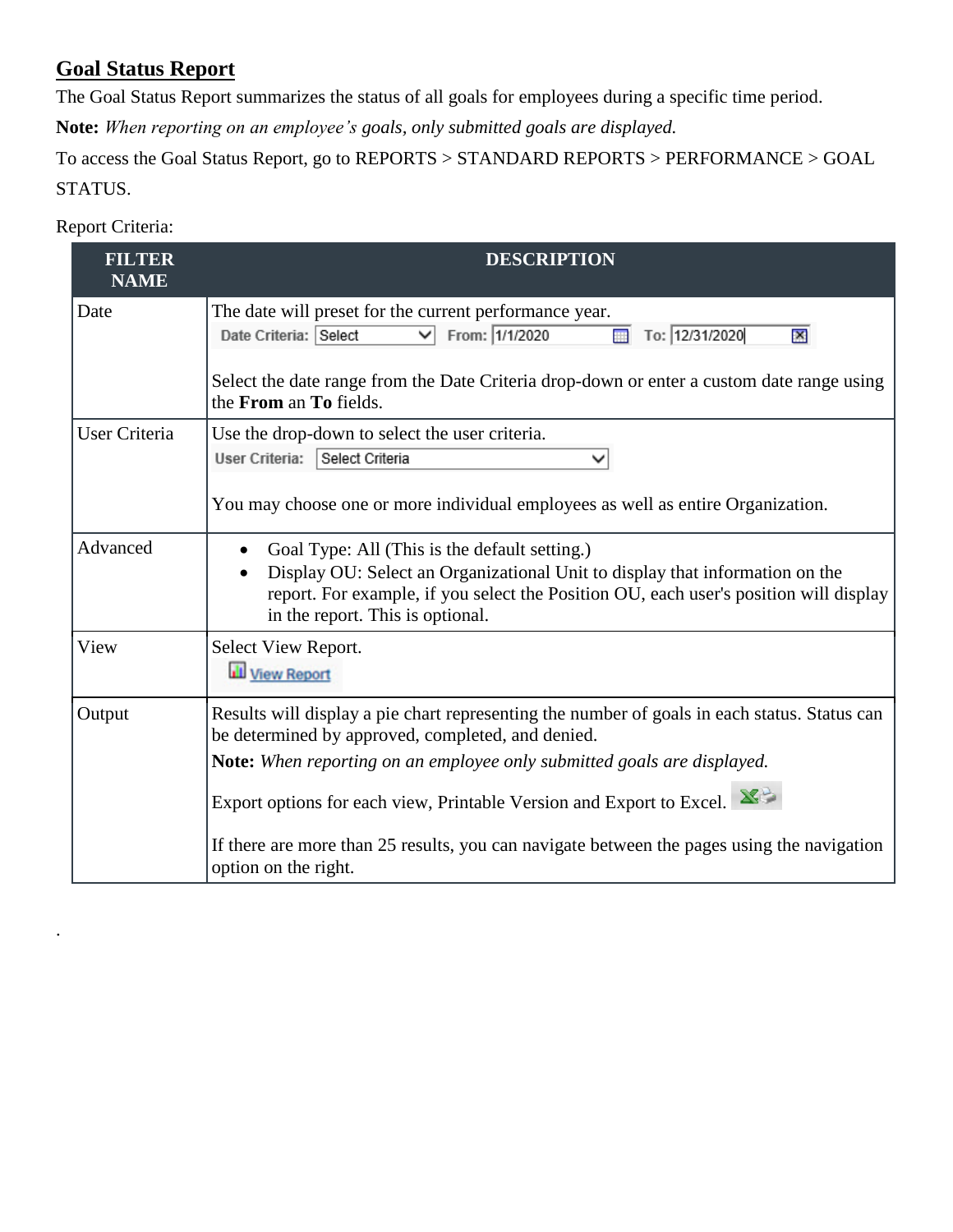# <span id="page-6-0"></span>**Goal Task Summary Report**

The Goal Tasks Summary Report summarizes all goal tasks for employees during a specific time period.

| To access the Goal Status Report, go to REPORTS > STANDARD REPORTS > PERFORMANCE > GOAL |  |
|-----------------------------------------------------------------------------------------|--|
| TASKS SUMMARY.                                                                          |  |

| <b>FILTER</b><br><b>NAME</b> | <b>DESCRIPTION</b>                                                                                                                                                                                                                                                         |
|------------------------------|----------------------------------------------------------------------------------------------------------------------------------------------------------------------------------------------------------------------------------------------------------------------------|
| Date                         | The date will preset for the current performance year.<br>From: 1/1/2020<br>Date Criteria: Select<br>$\vee$<br>To: 12/31/2020<br>HH.<br>Select the date range from the Date Criteria drop-down or enter a custom date range using<br>the <b>From</b> and <b>To</b> fields. |
| User Criteria                | Use the drop-down to select the user criteria.<br>User Criteria:<br>Select Criteria<br>$\check{ }$<br>You may choose one or more individual employees as well as entire Organization.                                                                                      |
| Advanced                     | Goal Type: All (This is the default setting.)                                                                                                                                                                                                                              |
| Output                       | Select output type.<br>Printable Version & Export to Excel                                                                                                                                                                                                                 |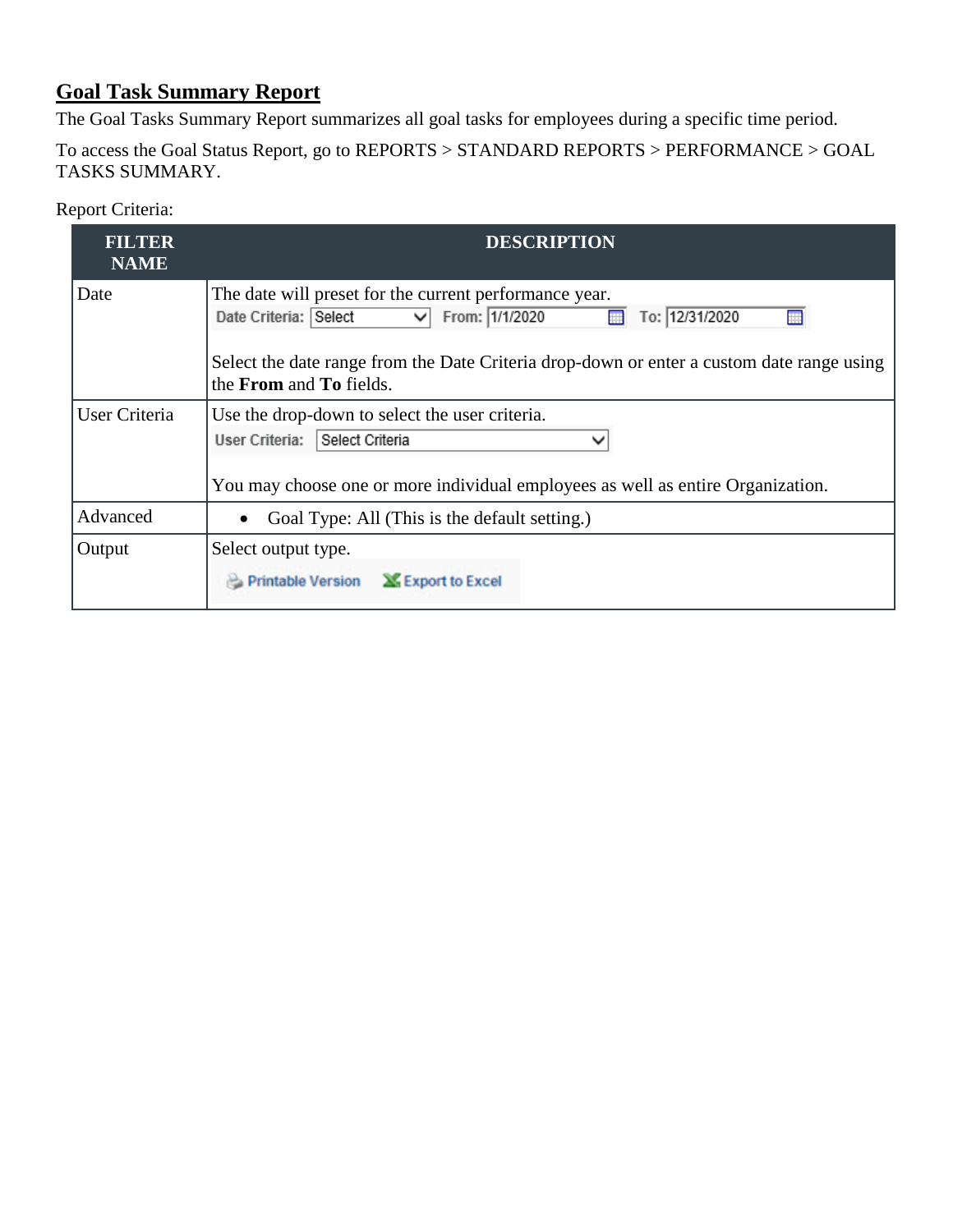# **Goal Exception Report**

The Goal Exception Report displays all employees who do not have an active approved goal within a specific time period.

*Note: Goals that are in draft status are not considered active goals.*

To access the Goal Status Report, go to REPORTS > STANDARD REPORTS > PERFORMANCE > GOAL EXCEPTION.

| <b>FILTER</b><br><b>NAME</b> | <b>DESCRIPTION</b>                                                                                                                                                                                                                                                                                                                                                                    |
|------------------------------|---------------------------------------------------------------------------------------------------------------------------------------------------------------------------------------------------------------------------------------------------------------------------------------------------------------------------------------------------------------------------------------|
| Date                         | The date will preset for the current performance year.<br>From: 1/1/2020<br>Date Criteria: Select<br>To: 12/31/2020<br>$\checkmark$                                                                                                                                                                                                                                                   |
|                              | Select the date range from the Date Criteria drop-down or enter a custom date range using the<br>From an To fields.                                                                                                                                                                                                                                                                   |
| User<br>Criteria             | Use the drop-down to select the user criteria.<br>User Criteria: Select Criteria<br>You may choose one or more individual employees as well as entire Organization.                                                                                                                                                                                                                   |
| Advanced                     | Display OU: Choose Organization<br>$\bullet$<br>Pending Goals: Employees with goals pending approval (but no other active goals)<br>$\bullet$<br>will not display if this option is selected.<br>Shared Goals: Employees with shared goals (but no independent goals) will not<br>$\bullet$<br>display if this option is selected.<br><b>Note:</b> We are not utilizing shared goals. |
| Output                       | Select output type.<br>Export to Excel<br>Printable Version                                                                                                                                                                                                                                                                                                                           |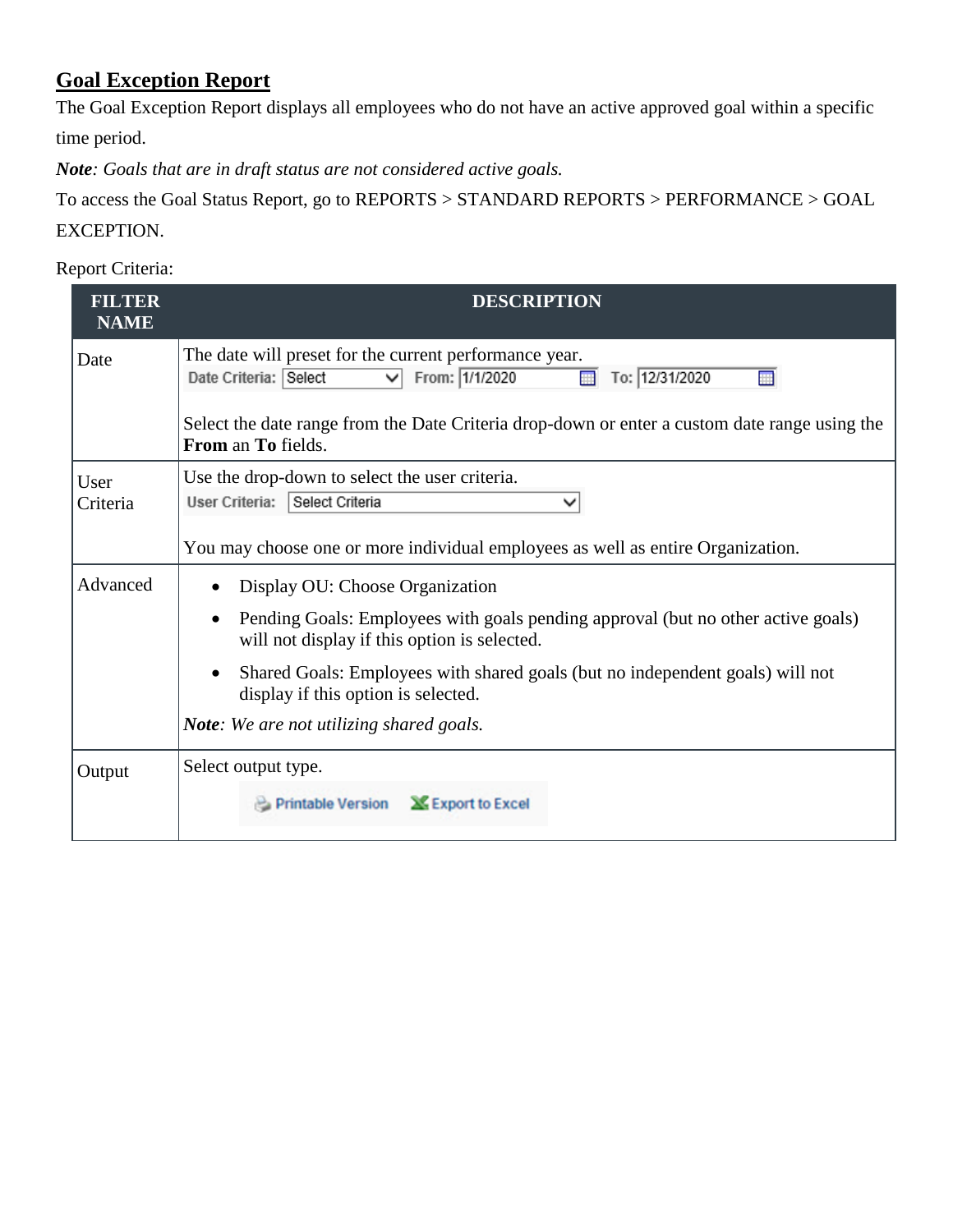## <span id="page-8-0"></span>**Performance Review Report**

The Performance Review Report displays a performance review for an employee. This report can be run for both active and inactive employees.

You may use this report for auditing an employee's performance view regarding comments, goals, etc.

To access the Performance Review Report, go to REPORTS > STANDARD REPORTS > PERFORMANCE > PERFORMANCE REVIEW.

#### Report Criteria:

| <b>FILTER NAME</b>                                                                                                                                                                | <b>DESCRIPTION</b>                                |
|-----------------------------------------------------------------------------------------------------------------------------------------------------------------------------------|---------------------------------------------------|
| <b>Employee Reviewed</b>                                                                                                                                                          | Select the employee whose review you are viewing. |
|                                                                                                                                                                                   | Employee Reviewed: Select Employee<br>Đ           |
| Select the review task to display for the selected employee. (annual plan, mid-year<br><b>Performance Review</b><br>interim, or year-end interim review/final evaluation)<br>Task |                                                   |
|                                                                                                                                                                                   | Performance Review Task: Select Task<br>ø         |
| Output                                                                                                                                                                            | <b>Print Performance Review</b>                   |

## <span id="page-8-1"></span>**Performance Review Details Report**

The Performance Review Details Report allows you to report on multiple performance reviews within a given time range, all in a single PDF.

This will show you where a task step is sitting in workflow and can be used to audit compliance.

To access the Performance Review Details Report, go to REPORTS > STANDARD REPORTS > PERFORMANCE > PERFORMANCE REVIEW DETAILS REPORT.

| <b>FILTER</b><br><b>NAME</b> | <b>DESCRIPTION</b>                                                                                                                                                                                                                                                     |
|------------------------------|------------------------------------------------------------------------------------------------------------------------------------------------------------------------------------------------------------------------------------------------------------------------|
| Date                         | The date will preset for the current performance year.<br>From: 1/1/2020<br>Date Criteria: Select<br>To: 12/31/2020<br>◡<br><b>STATE</b><br>Select the date range from the Date Criteria drop-down or enter a custom date range using the<br><b>From an To fields.</b> |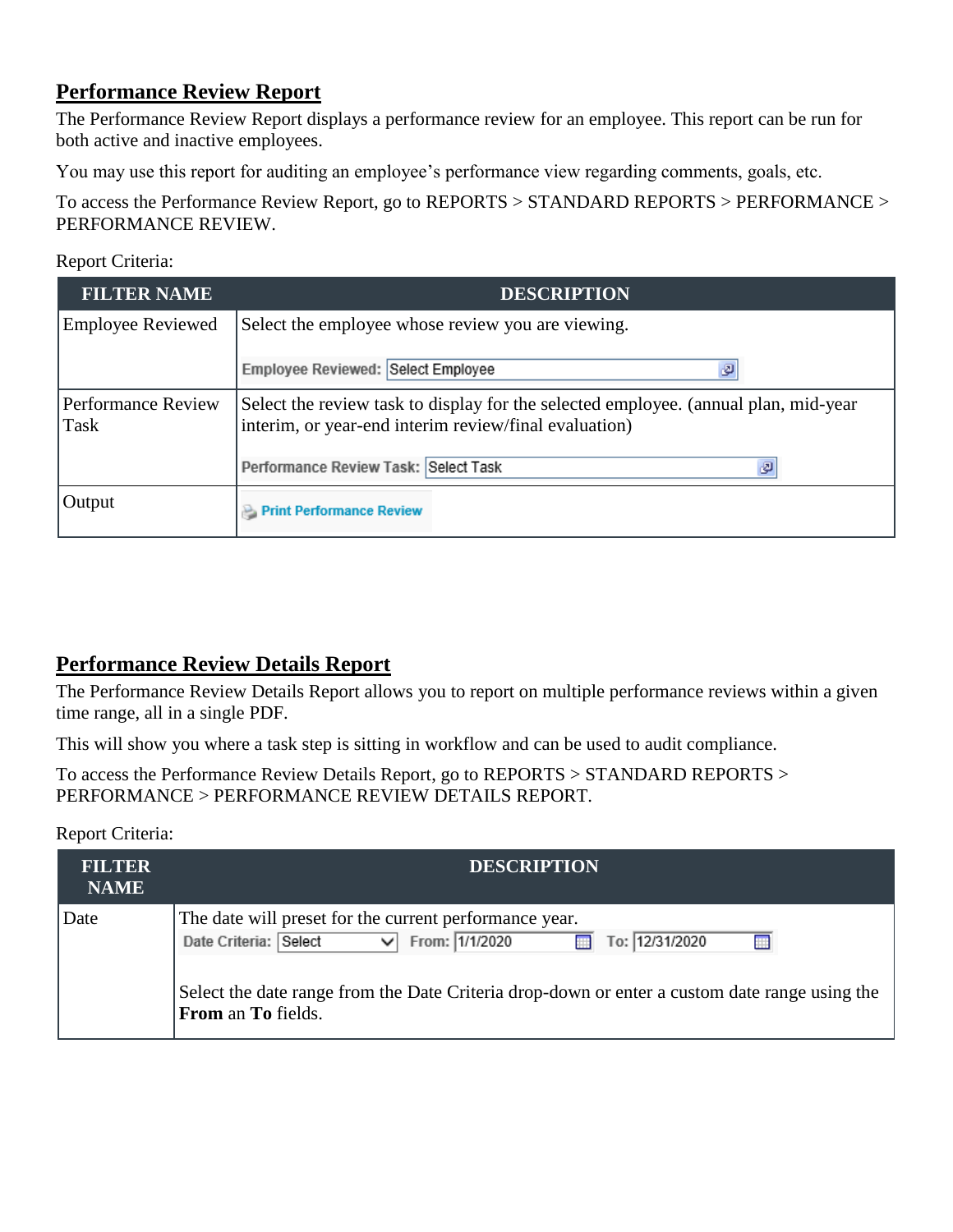| <b>FILTER</b><br><b>NAME</b> | <b>DESCRIPTION</b>                                                                                                                                                                                                                                                                                                                                                                                                                                                                           |
|------------------------------|----------------------------------------------------------------------------------------------------------------------------------------------------------------------------------------------------------------------------------------------------------------------------------------------------------------------------------------------------------------------------------------------------------------------------------------------------------------------------------------------|
| User Criteria                | Select one of the following:                                                                                                                                                                                                                                                                                                                                                                                                                                                                 |
|                              | • Include review data for inactive users-When this option is selected, inactive users are<br>included in the report output.<br>• Include review data for applicants, if available- When this option is selected, any                                                                                                                                                                                                                                                                         |
|                              | historical review data for applicants is included in the report output.                                                                                                                                                                                                                                                                                                                                                                                                                      |
|                              | <b>User Criteria:</b> Use the drop-down to select the user criteria.<br>Select Criteria<br>User Criteria:                                                                                                                                                                                                                                                                                                                                                                                    |
|                              | You may choose one or more individual employees as well as entire Organization.                                                                                                                                                                                                                                                                                                                                                                                                              |
| Advanced                     | Select from the following options to determine which performance review you would like to<br>print:                                                                                                                                                                                                                                                                                                                                                                                          |
|                              | Complete date is equal to or within the date filters - This option is selected by default.<br>$\circ$<br>When selected, the report output displays all standard and off-cycle reviews that were<br>completed during the defined date range.<br><b>Report date criteria overlaps the performance review period - When this option is</b><br>$\circ$<br>selected, the report output displays all standard and off-cycle reviews where the review<br>period overlaps the defined date criteria. |
| Process<br>Report            | Enter a title for the report.<br><b>Report Title:</b><br>The character limit is 50. If a title is not entered, the report title defaults to Performance<br>Review Details Report.                                                                                                                                                                                                                                                                                                            |
|                              | When the <b>ID</b> Process Report link is selected, the report is run based on the selected criteria.<br>The report output is stored in the Processed Reports table.                                                                                                                                                                                                                                                                                                                         |
| Output                       | The Processed Reports table displays the following for the report:                                                                                                                                                                                                                                                                                                                                                                                                                           |
|                              | <b>Report Name</b><br>Last Run                                                                                                                                                                                                                                                                                                                                                                                                                                                               |
|                              | Output - Click the PDF icon $\uparrow$ to open the report.<br>Options -The following options are available in the Options column:<br>$\circ$<br>$\circ$ Refresh $\ddot{\bullet}$ - Click to refresh the report data.<br>$\circ$ View Details $\mathcal{L}$ - Click to view the report configuration details.                                                                                                                                                                                 |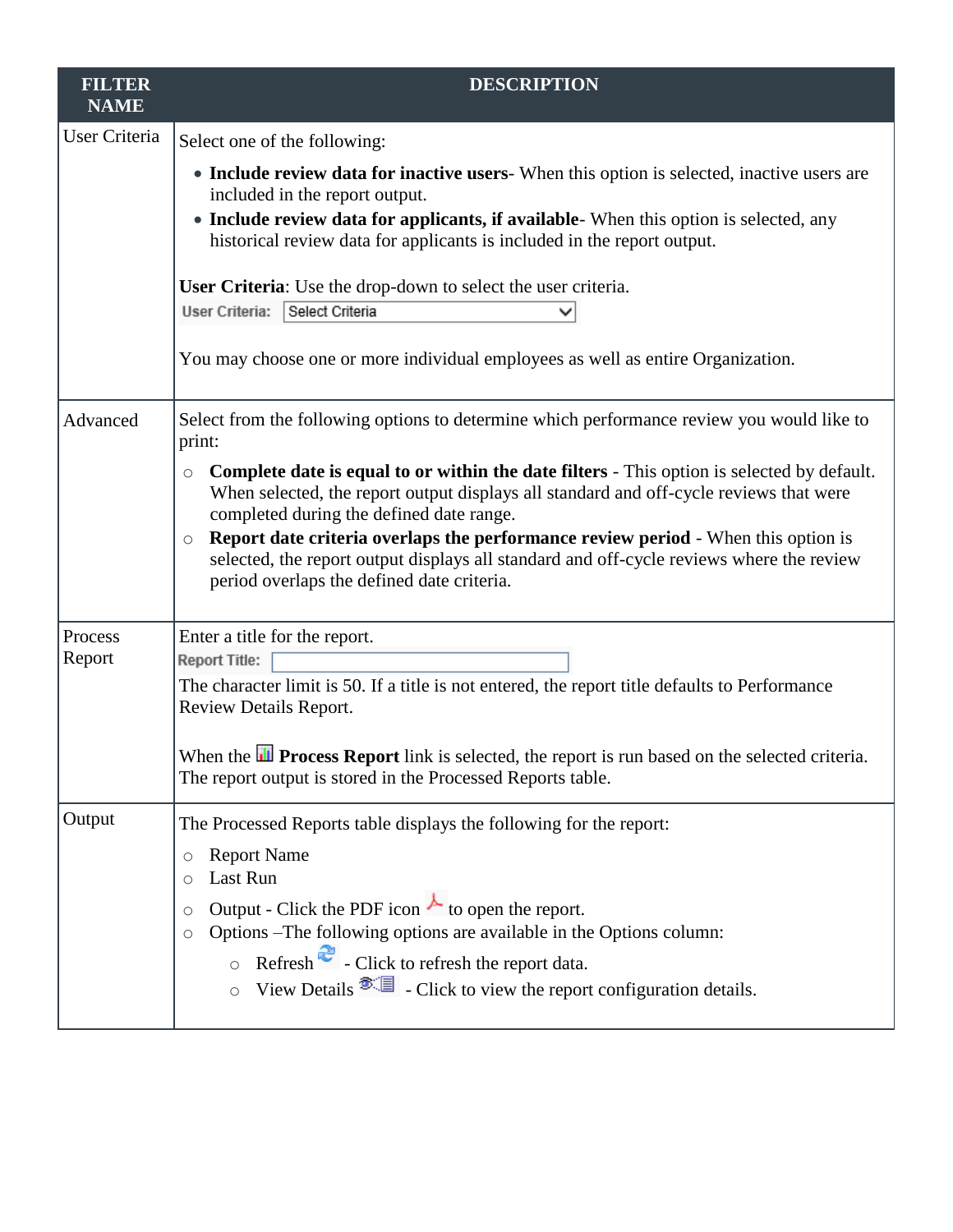## <span id="page-10-0"></span>**Performance Review Step Status Report**

The Performance Review Step Status Report displays the status of review steps within a performance review task.

This report can be used to audit compliance.

To access the Performance Review Step Status Report, go to REPORTS > STANDARD REPORTS > PERFORMANCE > PERFORMANCE REVIEW STEP STATUS REPORT.

| <b>FILTER</b><br><b>NAME</b> | <b>DESCRIPTION</b>                                                                                                                                                                                              |
|------------------------------|-----------------------------------------------------------------------------------------------------------------------------------------------------------------------------------------------------------------|
| User Criteria                | This report only runs within the defined permissions for the administrator running the<br>report. If no criteria is selected, the report is run for all available users.                                        |
|                              | Select Criteria<br>User Criteria:<br>◡                                                                                                                                                                          |
| Advanced                     | • Select a specific performance review task.<br>Performance Review Task:<br>ø                                                                                                                                   |
|                              | • Once a Review Task is selected, the steps within the review task are displayed. The<br>report displays the status of each selected step for the selected employees.                                           |
|                              | ✔ Evaluator Review<br>$\vee$ Self Review<br>Evaluator Goal Review Confirmation<br><b>Review Steps:</b><br>■ Next Line Supervisor Review<br>☑ Evaluator Discussion and Acknowledgment<br>Employee Acknowledgment |
|                              | • Display OU: Select Organization                                                                                                                                                                               |
| Output                       | Select output type.<br><b>X</b> Export to Excel<br>Printable Version                                                                                                                                            |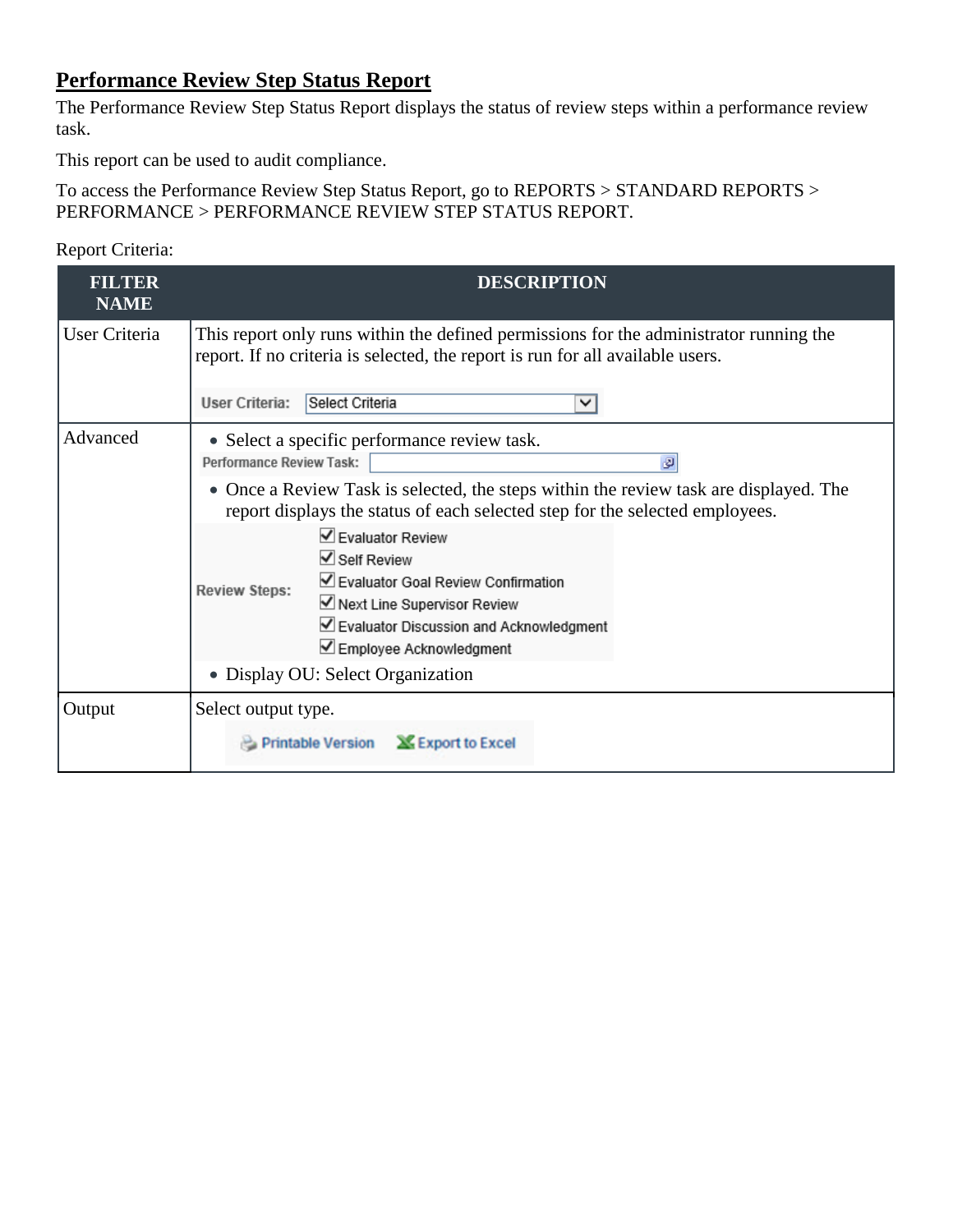# <span id="page-11-0"></span>**Task User Status Report**

This report displays the status of one or more tasks for any organizational unit. The report will generate an overall percentage for each status, Not Started, In Progress, or Complete, across multiple tasks. This report may also be used to audit compliance.

| <b>FILTER</b><br><b>NAME</b> | <b>DESCRIPTION</b>                                                                                                                                                                                                                                                                                             |
|------------------------------|----------------------------------------------------------------------------------------------------------------------------------------------------------------------------------------------------------------------------------------------------------------------------------------------------------------|
| User Criteria                | Select organization.<br>Select Criteria<br>User Criteria:<br>◡                                                                                                                                                                                                                                                 |
| Advanced                     | • Task (required field) - filter on specific task/s<br>Task: Selected Tasks<br>• Task Completion Date - check to Include Task Completion Date<br>Task Completion Date:   Include Task Completion Date<br>• Sort By - choose to sort by User or Task<br>Sort By: $\circledbullet$ User $\circlearrowright$ Task |
| Output                       | Select output type.<br><b>X</b> Export to Excel<br><b>Printable Version</b><br><b>Export to Text</b>                                                                                                                                                                                                           |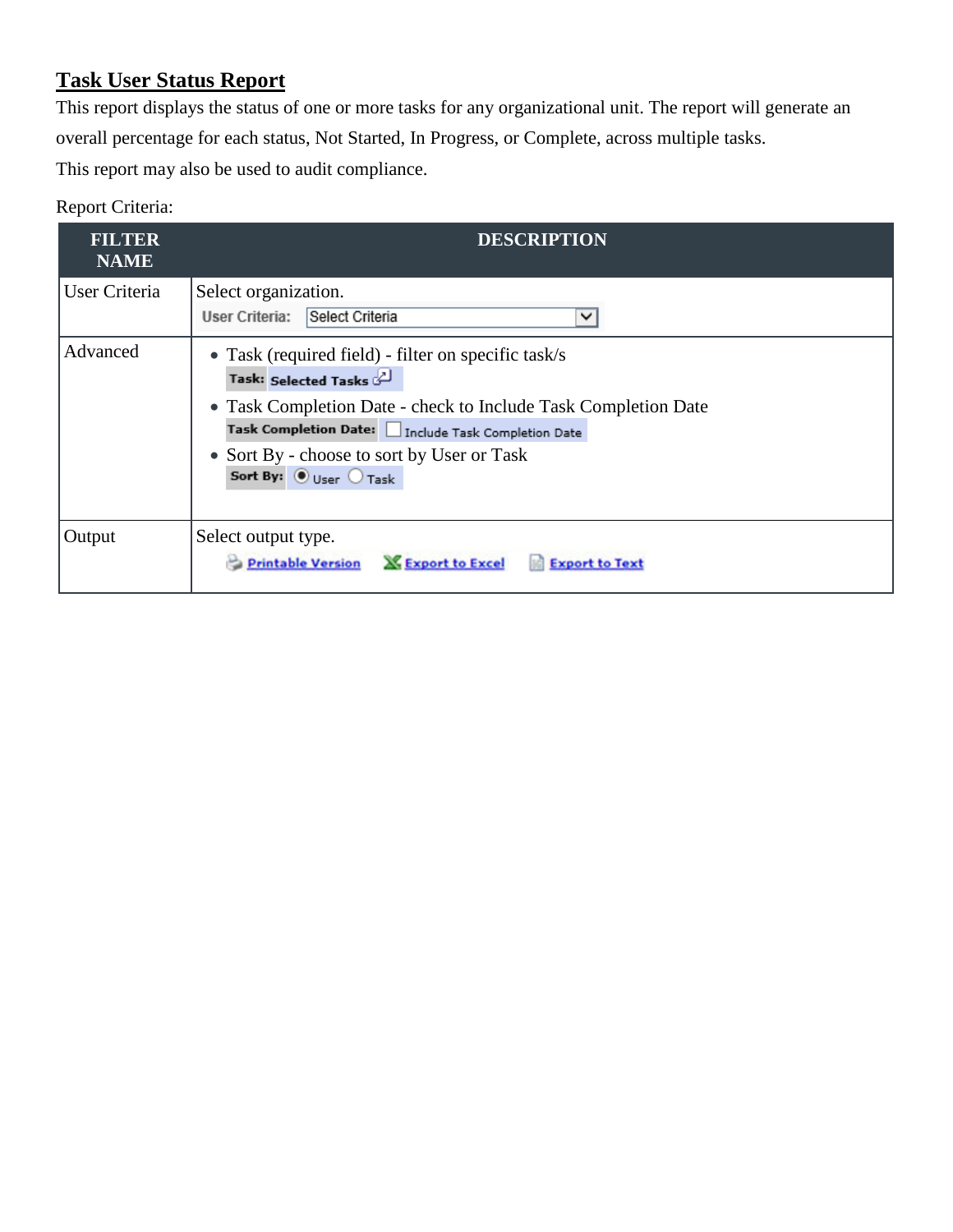# **Decline to Sign Report**

The Decline to Sign Report enables you to view, save or print a report of employees who have declined to sign an annual performance plan, mid-year interim review year-end interim review/final evaluation.

To access the Decline to Sign Report, go to REPORTS > CUSTOM REPORTS > DECLINE TO SIGN.

| <b>STEPS</b> | <b>DESCRIPTION</b>                                                                                                                                                                                                                                                                                                                                                                                                                                                                                                                                                                                                                                                                                                          |
|--------------|-----------------------------------------------------------------------------------------------------------------------------------------------------------------------------------------------------------------------------------------------------------------------------------------------------------------------------------------------------------------------------------------------------------------------------------------------------------------------------------------------------------------------------------------------------------------------------------------------------------------------------------------------------------------------------------------------------------------------------|
| Title        | Select the Declined to Sign report under the Title heading.<br>$\bullet$<br><b>Title</b><br>Declined to Sign<br>Select the drop down arrow under the Actions heading.<br>$\bullet$<br>Actions                                                                                                                                                                                                                                                                                                                                                                                                                                                                                                                               |
| Actions      | Select Refresh.<br>$\bullet$<br>R Excel<br>$\rightarrow$ Print<br>■ Text<br><b>4</b> History<br>eg Copy<br>$\boldsymbol{\mathcal{C}}$ Refresh<br>You will notice that under the Last Run heading it will show the date of the last time<br>$\bullet$<br>this report was run.<br>Last Run<br>10/02/2019<br>Once you select refresh it will display that it is processing. This means that your report<br>$\bullet$<br>is preparing and will populate the current date when complete.<br>Last Run<br>Processing<br>When the report is report is ready you must then select to view in Excel, Text or Print<br>versions.<br>R Excel<br>$\rightarrow$ Print<br><b>■</b> Text<br><b>O</b> History<br>eg Copy<br><b>C</b> Refresh |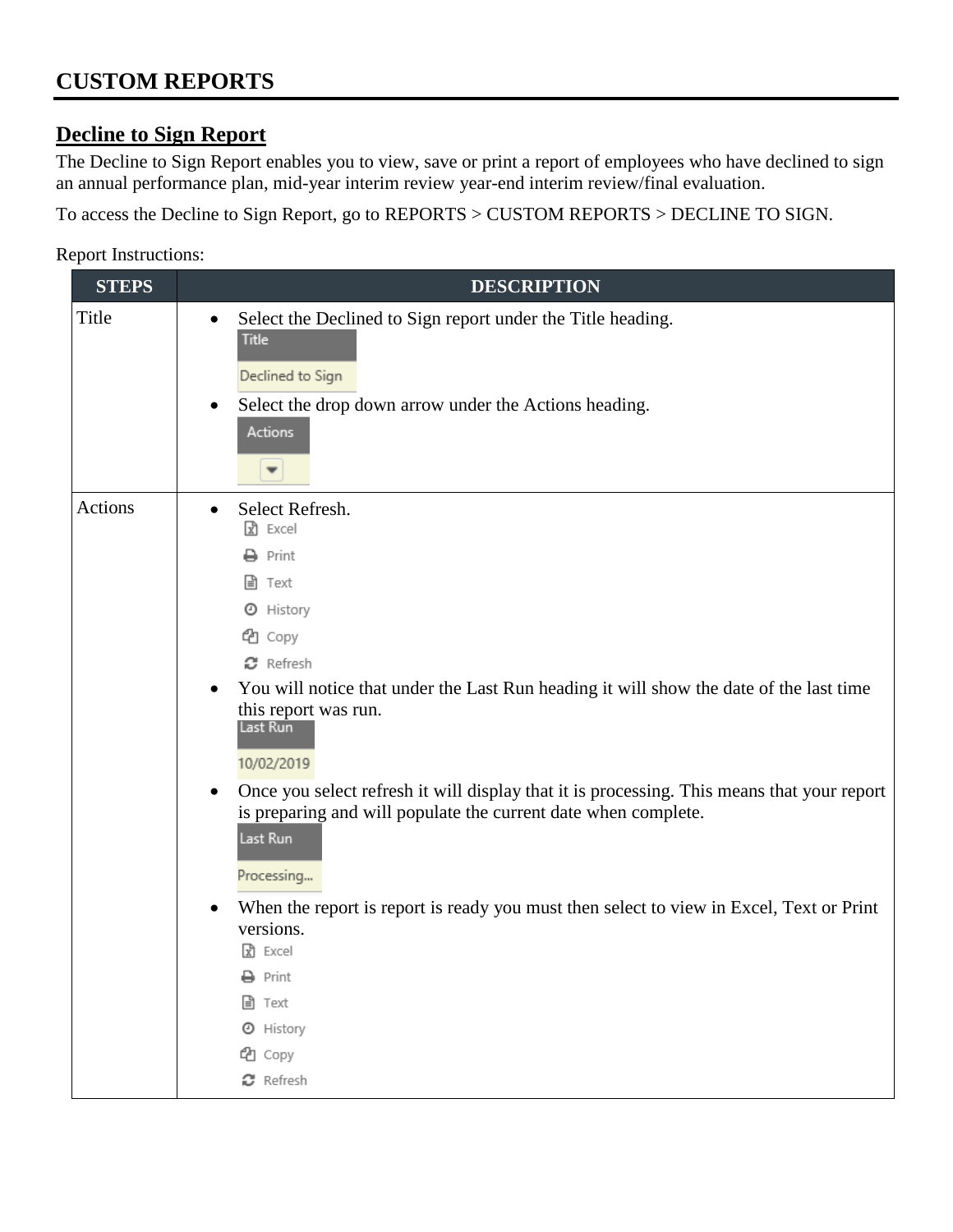| <b>STEPS</b> | <b>DESCRIPTION</b>                                                                                                                |
|--------------|-----------------------------------------------------------------------------------------------------------------------------------|
| Output       | You will also be able to save or print reports if needed. Excel documents can be<br>filtered, edited, and shared with your agency |

## **Step Status Report**

The Step Status Report enables you to view, save or print a report of the status of review steps within a performance review task. This report details the same information of the standard Performance Review Step Status Report but includes the name of the Next Line Supervisor. This report would be good to use when auditing compliance.

To access the Step Status Report, go to REPORTS > CUSTOM REPORTS > STEP STATUS REPORT.

| <b>STEPS</b> | <b>DESCRIPTION</b>                                                                                                                                                                                                                                                                                                                                                                                                                              |
|--------------|-------------------------------------------------------------------------------------------------------------------------------------------------------------------------------------------------------------------------------------------------------------------------------------------------------------------------------------------------------------------------------------------------------------------------------------------------|
| Title        | Select the Step Status Report under the Title heading.<br>$\bullet$<br>Title<br>Step Status Report<br>Select the drop down arrow under the Actions heading.<br>$\bullet$<br><b>Actions</b><br>$\overline{\phantom{a}}$                                                                                                                                                                                                                          |
| Actions      | Select Refresh.<br>R Excel<br>$\rightarrow$ Print<br>■ Text<br><b>O</b> History<br>topy<br>$\boldsymbol{\mathcal{C}}$ Refresh                                                                                                                                                                                                                                                                                                                   |
|              | You will notice that under the Last Run heading it will show the date of the last time<br>this report was run.<br>Last Run<br>10/02/2019<br>Once you select refresh it will display that it is processing. This means that your report<br>is preparing and will populate the current date when complete.<br>Last Run<br>Processing<br>When the report is report is ready you must then select to view in Excel, Text or Print<br>٠<br>versions. |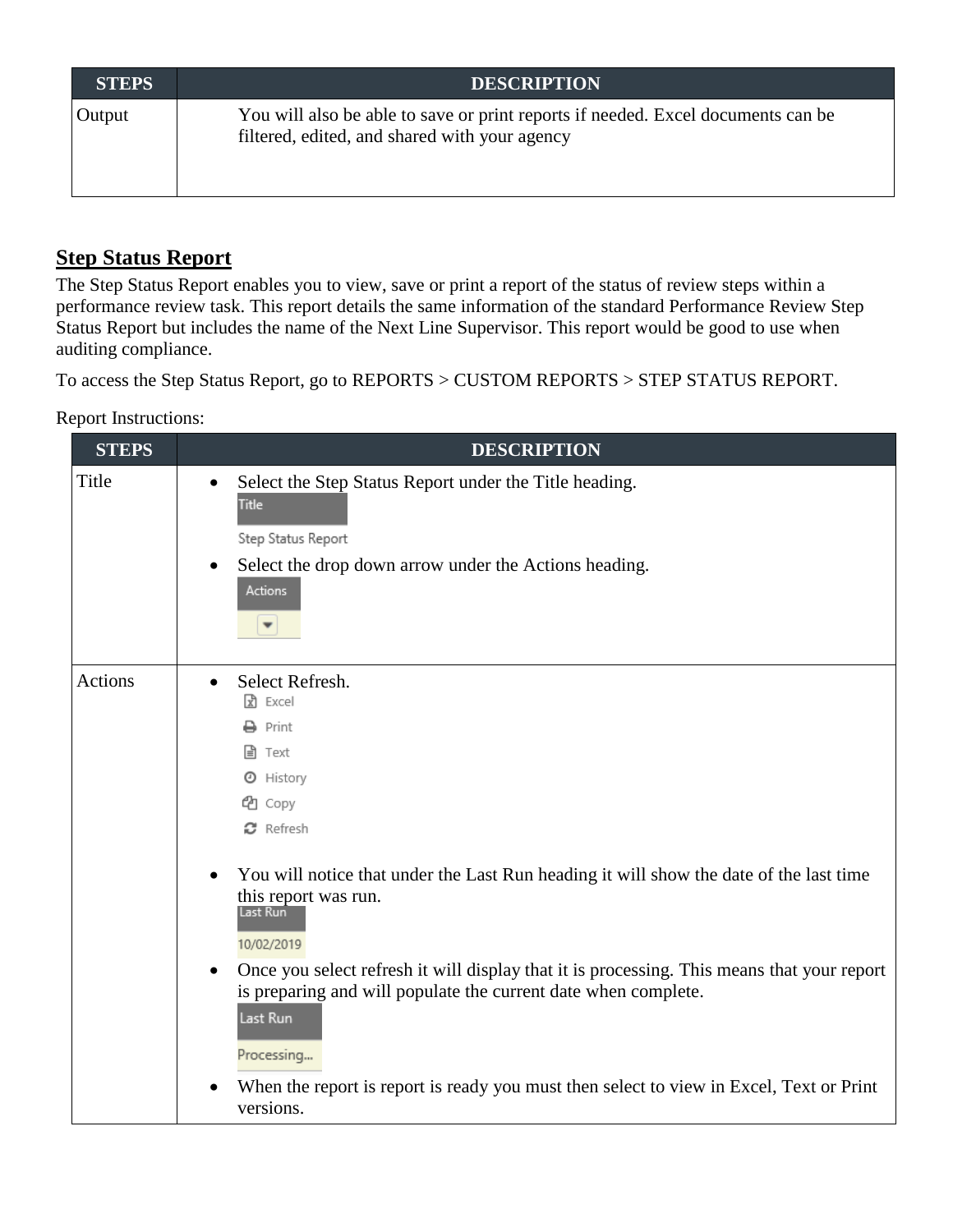| <b>STEPS</b> | <b>DESCRIPTION</b>                                                                                                                              |
|--------------|-------------------------------------------------------------------------------------------------------------------------------------------------|
|              | Excel<br>١x٦                                                                                                                                    |
|              | Print<br>₽                                                                                                                                      |
|              | 目<br>Text                                                                                                                                       |
|              | History<br>O                                                                                                                                    |
|              | the Copy                                                                                                                                        |
|              | $\mathbf{C}$ Refresh                                                                                                                            |
| Output       | You will also be able to save or print reports if needed. Excel documents can be<br>$\bullet$<br>filtered, edited, and shared with your agency. |

## **Final Rating Report**

The custom Final Rating Report enables you to view, save or print a summary of final evaluation ratings for each employee within the OU (organizational unit).

To access the Final Rating Report, go to REPORTS > CUSTOM REPORTS > FINAL RATING REPORT.

| <b>STEPS</b>   | <b>DESCRIPTION</b>                                                                                                                                                                                                                                                                                                                                                                                                         |
|----------------|----------------------------------------------------------------------------------------------------------------------------------------------------------------------------------------------------------------------------------------------------------------------------------------------------------------------------------------------------------------------------------------------------------------------------|
| Title          | Select the Final Rating Report under the Title heading.<br>$\bullet$<br><b>Title</b><br>Final Rating Report<br>Select the drop down arrow under the Actions heading.<br>$\bullet$<br><b>Actions</b>                                                                                                                                                                                                                        |
| <b>Actions</b> | Select Refresh.<br>R Excel<br>Print<br>目<br>Text<br>History<br>⊙<br>ඇ<br>Copy<br>$\Omega$ Refresh<br>You will notice that under the Last Run heading it will show the date of the last time<br>this report was run.<br>Last Run<br>10/02/2019<br>Once you select refresh it will display that it is processing. This means that your report<br>$\bullet$<br>is preparing and will populate the current date when complete. |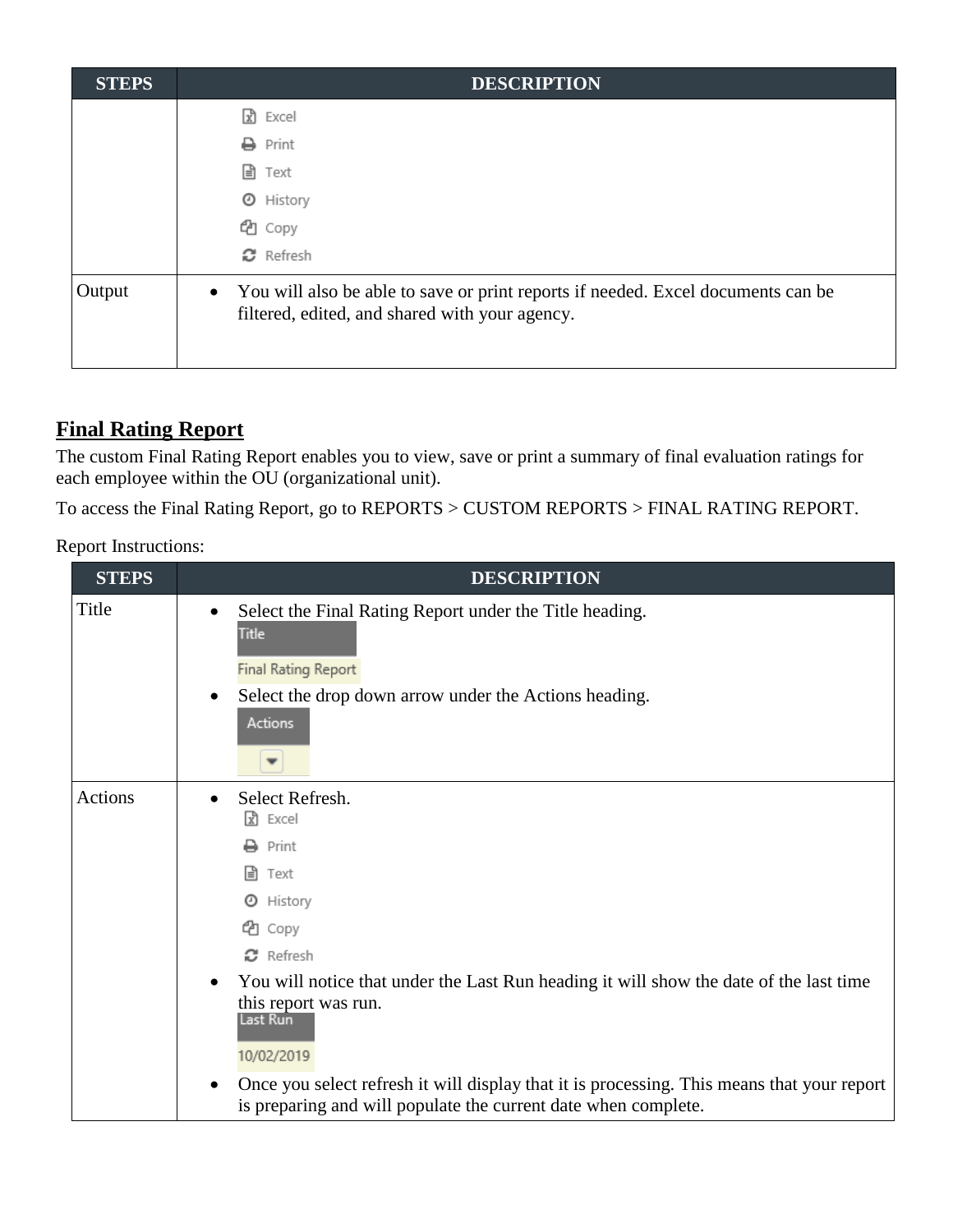| <b>STEPS</b> | <b>DESCRIPTION</b>                                                                                                                                                                                                                                            |
|--------------|---------------------------------------------------------------------------------------------------------------------------------------------------------------------------------------------------------------------------------------------------------------|
|              | Last Run<br>Processing<br>When the report is report is ready you must then select to view in Excel, Text or Print<br>versions.<br>$\boxed{\overline{x}}$ Excel<br>Print<br>≏<br>l≞ì<br>Text<br>History<br>⊙<br>the Copy<br>$\boldsymbol{\mathcal{C}}$ Refresh |
| Output       | You will also be able to save or print reports if needed. Excel documents can be<br>filtered, edited, and shared with your agency.                                                                                                                            |

## **Reconsideration Requests Report**

The Reconsideration Report enables you to view, save or print a summary of those employees that have requested reconsideration of the Final Evaluation within the OU (organizational unit).

To access the Reconsideration Report, go to REPORTS > CUSTOM REPORTS > RECONSIDERATION.

| <b>STEPS</b> | <b>DESCRIPTION</b>                                                                                                                                                                                                                                  |
|--------------|-----------------------------------------------------------------------------------------------------------------------------------------------------------------------------------------------------------------------------------------------------|
| Tile         | Select Reconsideration under the Title heading.<br>$\bullet$<br><b>Title</b><br>Reconsideration<br>Select the drop down arrow under the Actions heading.<br>$\bullet$<br>Actions                                                                    |
| Actions      | Select Refresh.<br>Excel<br>k<br>Print<br>目<br>Text<br>History<br>O<br>eg Copy<br>$\boldsymbol{\mathcal{C}}$ Refresh<br>You will notice that under the Last Run heading it will show the date of the<br>$\bullet$<br>last time this report was run. |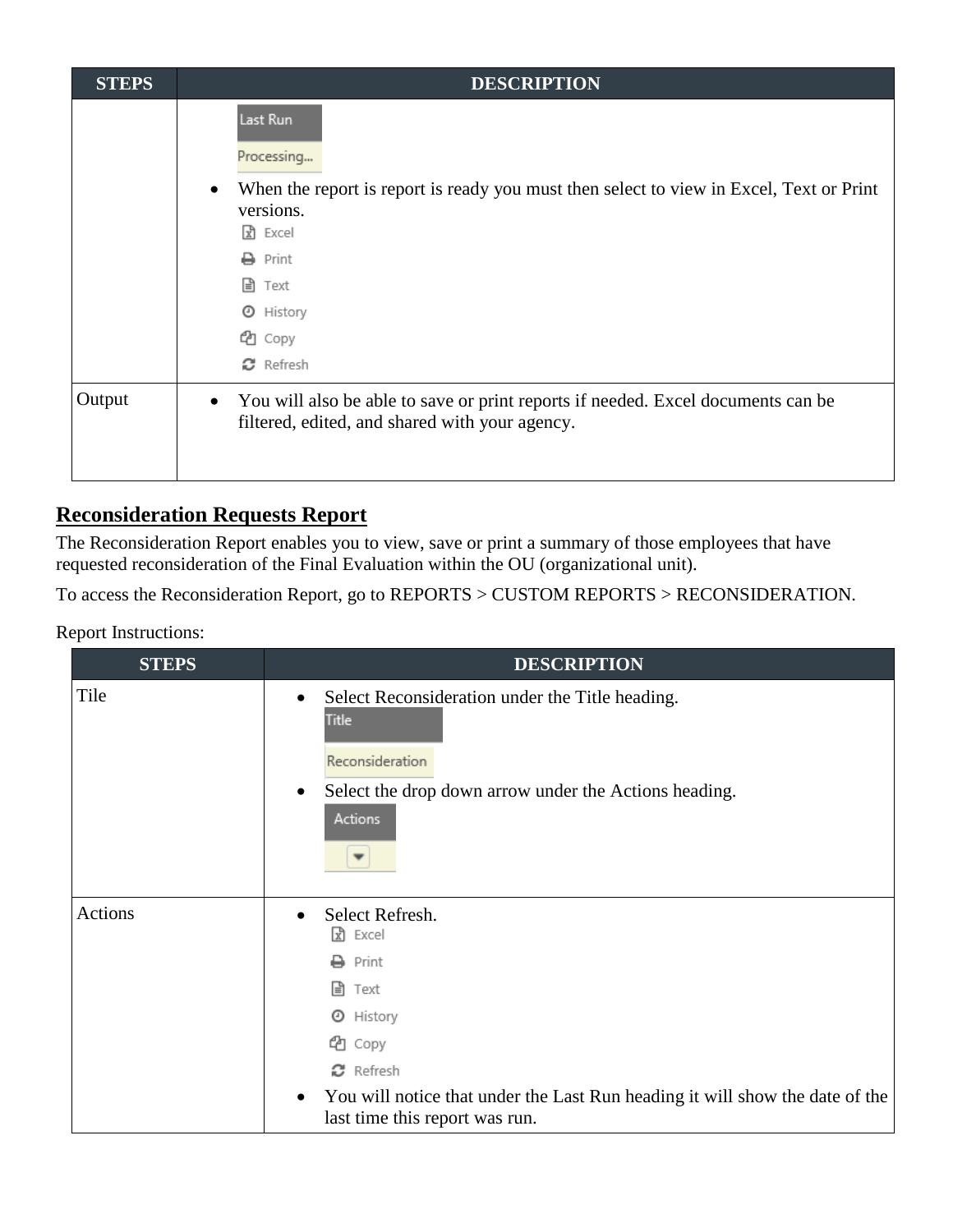| <b>STEPS</b> | <b>DESCRIPTION</b>                                                                                                                                                                                                                                                                                                                    |
|--------------|---------------------------------------------------------------------------------------------------------------------------------------------------------------------------------------------------------------------------------------------------------------------------------------------------------------------------------------|
|              | Last Run<br>10/02/2019<br>Once you select refresh it will display that it is processing. This means that<br>$\bullet$<br>your report is preparing and will populate the current date when complete.<br>Last Run<br>Processing<br>When the report is report is ready you must then select to view in Excel,<br>Text or Print versions. |
|              | ١x٦<br>Excel                                                                                                                                                                                                                                                                                                                          |
|              | Print                                                                                                                                                                                                                                                                                                                                 |
|              | l≞ì<br>Text                                                                                                                                                                                                                                                                                                                           |
|              | ⊙<br>History                                                                                                                                                                                                                                                                                                                          |
|              | ረካ<br>Copy                                                                                                                                                                                                                                                                                                                            |
|              | Refresh                                                                                                                                                                                                                                                                                                                               |
| Output       | You will also be able to save or print reports if needed. Excel documents<br>$\bullet$<br>can be filtered, edited, and shared with your agency.                                                                                                                                                                                       |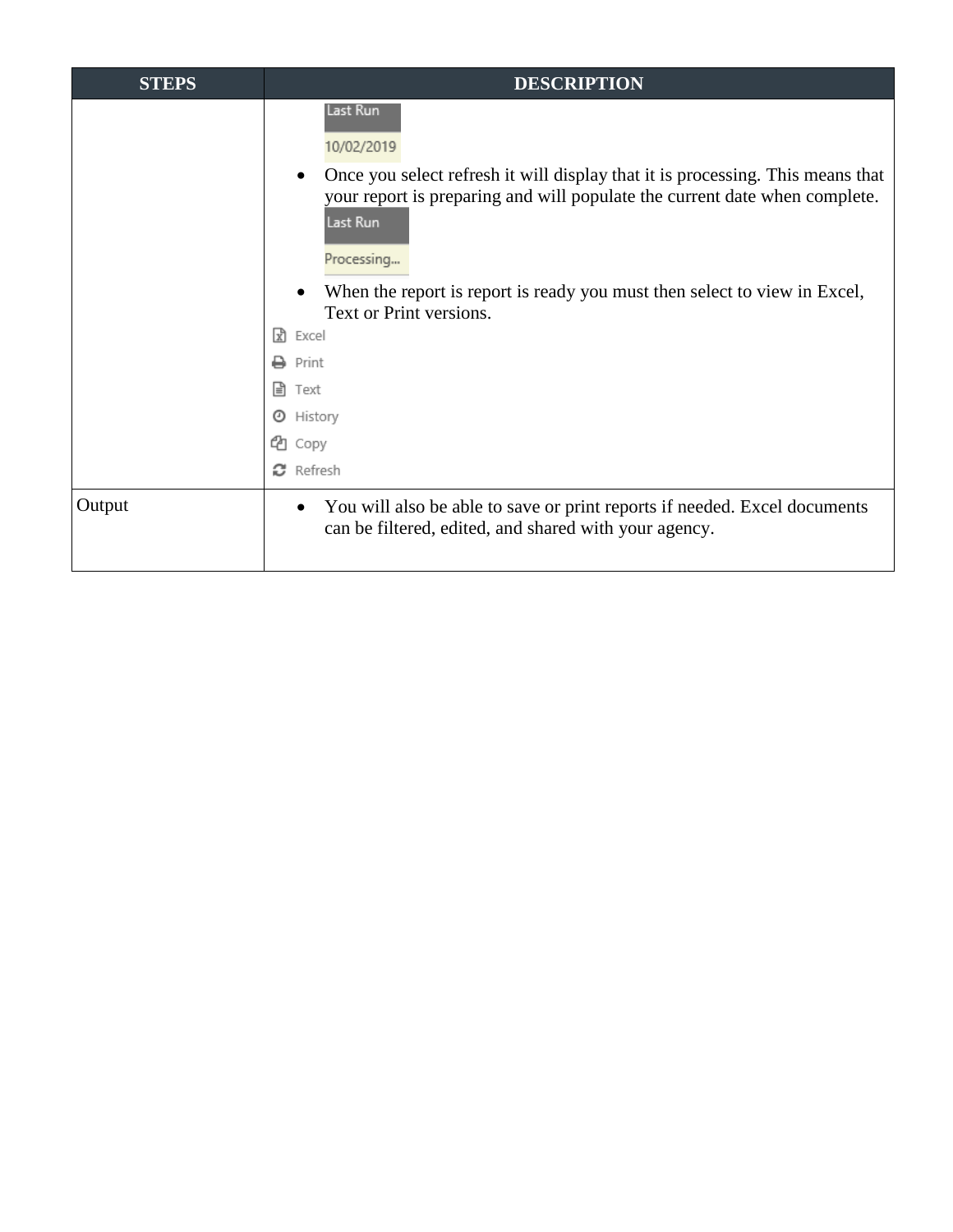# **New Position Performance Planning Report**

The New Position Performance Planning Report enables administrators to view, save or print a summary of those employees that have had new position performance plans developed within the OU (organizational unit) during the performance year.

To access the New Position Performance Planning Report, go to REPORTS > CUSTOM REPORTS > NEW POSITION PERFORMANCE PLANNING.

| <b>STEPS</b> | <b>DESCRIPTION</b>                                                                                                                                                                                                                                                                                                                                                                                                                                                                                                                                                                                                                                                                                                                              |
|--------------|-------------------------------------------------------------------------------------------------------------------------------------------------------------------------------------------------------------------------------------------------------------------------------------------------------------------------------------------------------------------------------------------------------------------------------------------------------------------------------------------------------------------------------------------------------------------------------------------------------------------------------------------------------------------------------------------------------------------------------------------------|
| Title        | Select New Position Performance Planning under the Title heading.<br>$\bullet$<br><b>Title</b><br>New Position Performance Planning                                                                                                                                                                                                                                                                                                                                                                                                                                                                                                                                                                                                             |
|              | Select the drop down arrow under the Actions heading.<br>$\bullet$                                                                                                                                                                                                                                                                                                                                                                                                                                                                                                                                                                                                                                                                              |
|              | Actions<br>▼                                                                                                                                                                                                                                                                                                                                                                                                                                                                                                                                                                                                                                                                                                                                    |
| Actions      | Select Refresh.<br>$\bullet$<br>$\mathbf{\mathbb{R}}$ Excel<br>Print<br>Text<br>ا≣ا<br>History<br>O<br>Copy<br>ඇ<br>$\boldsymbol{\mathcal{C}}$ Refresh<br>You will notice that under the Last Run heading it will show the date of the last time<br>$\bullet$<br>this report was run.<br>Last Run<br>10/02/2019<br>Once you select refresh it will display that it is processing. This means that your report<br>$\bullet$<br>is preparing and will populate the current date when complete.<br>Last Run<br>Processing<br>When the report is report is ready you must then select to view in Excel, Text or Print<br>$\bullet$<br>versions.<br>$\sqrt{x}$ Excel<br>$\ominus$ Print<br><b>■</b> Text<br><b>O</b> History<br>eg Copy<br>C Refresh |
|              |                                                                                                                                                                                                                                                                                                                                                                                                                                                                                                                                                                                                                                                                                                                                                 |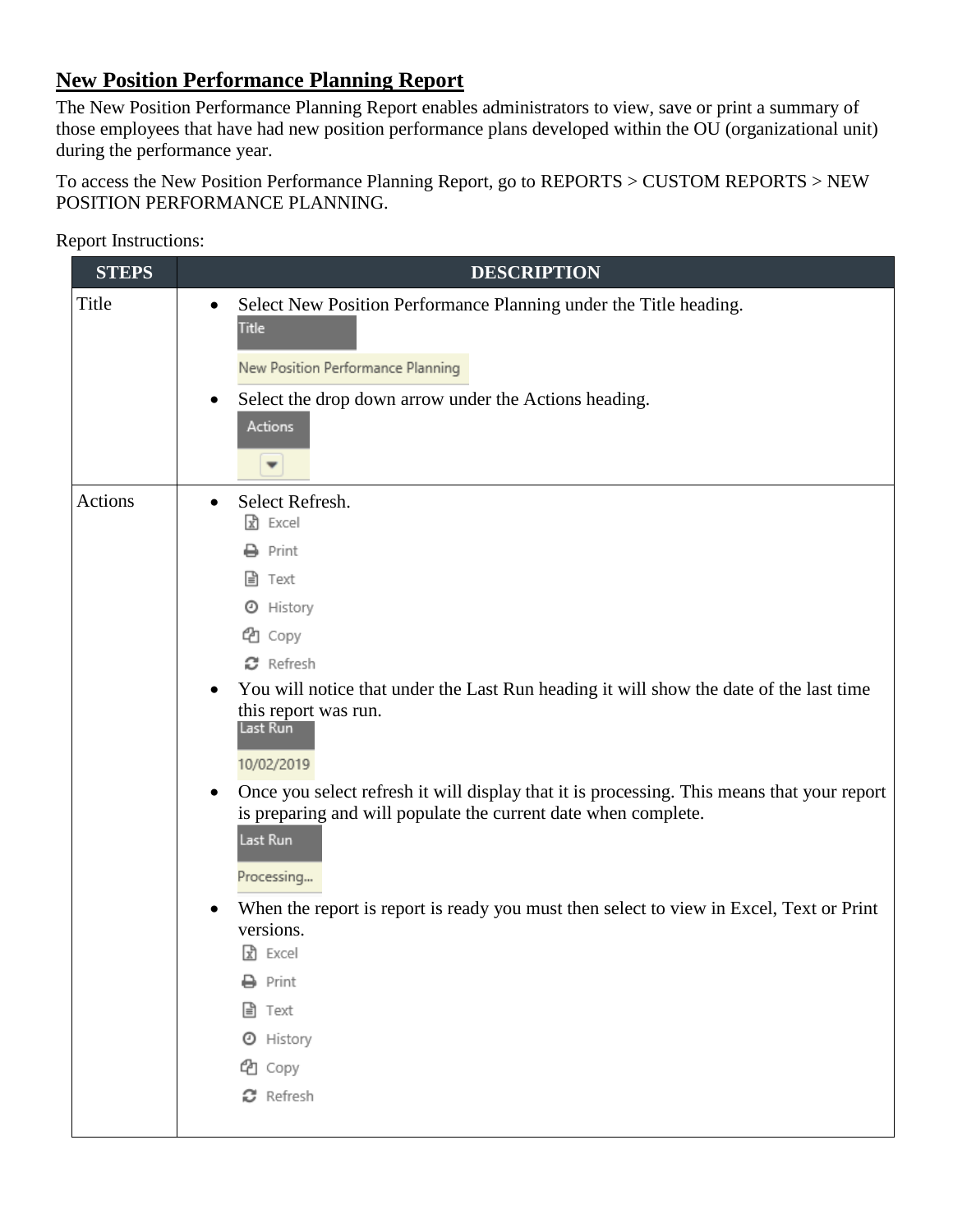| <b>STEPS</b> | <b>DESCRIPTION</b>                                                                                                                 |
|--------------|------------------------------------------------------------------------------------------------------------------------------------|
| Output       | You will also be able to save or print reports if needed. Excel documents can be<br>filtered, edited, and shared with your agency. |

## **Performance Improvement Plan (PIP) Report**

The Performance Improvement Plan (PIP) Report enables you to view, save or print a summary of those employees that have had performance improvement plans developed within the OU (organizational unit) during the performance year.

To access the Performance Improvement Plan Report, go to REPORTS > CUSTOM REPORTS > PIP.

| <b>STEPS</b> | <b>INSTRUCTIONS</b>                                                                                                                                                                                                                                                                                                                                                                                                                                                                                                                                                                                                         |
|--------------|-----------------------------------------------------------------------------------------------------------------------------------------------------------------------------------------------------------------------------------------------------------------------------------------------------------------------------------------------------------------------------------------------------------------------------------------------------------------------------------------------------------------------------------------------------------------------------------------------------------------------------|
| Title        | Select New Position Performance Planning under the Title heading.<br>$\bullet$<br><b>Title</b><br>PIP<br>Select the drop down arrow under the Actions heading.<br>$\bullet$<br><b>Actions</b>                                                                                                                                                                                                                                                                                                                                                                                                                               |
| Actions      | Select Refresh.<br>$\bullet$<br>$\mathbf{\mathbb{R}}$ Excel<br>$\rightarrow$ Print<br><b>■</b> Text<br><b>O</b> History<br>topy<br><b>C</b> Refresh<br>You will notice that under the Last Run heading it will show the date of the last time<br>$\bullet$<br>this report was run.<br>Last Run<br>10/02/2019<br>Once you select refresh it will display that it is processing. This means that your<br>$\bullet$<br>report is preparing and will populate the current date when complete.<br>Last Run<br>Processing<br>When the report is report is ready you must then select to view in Excel, Text or Print<br>versions. |